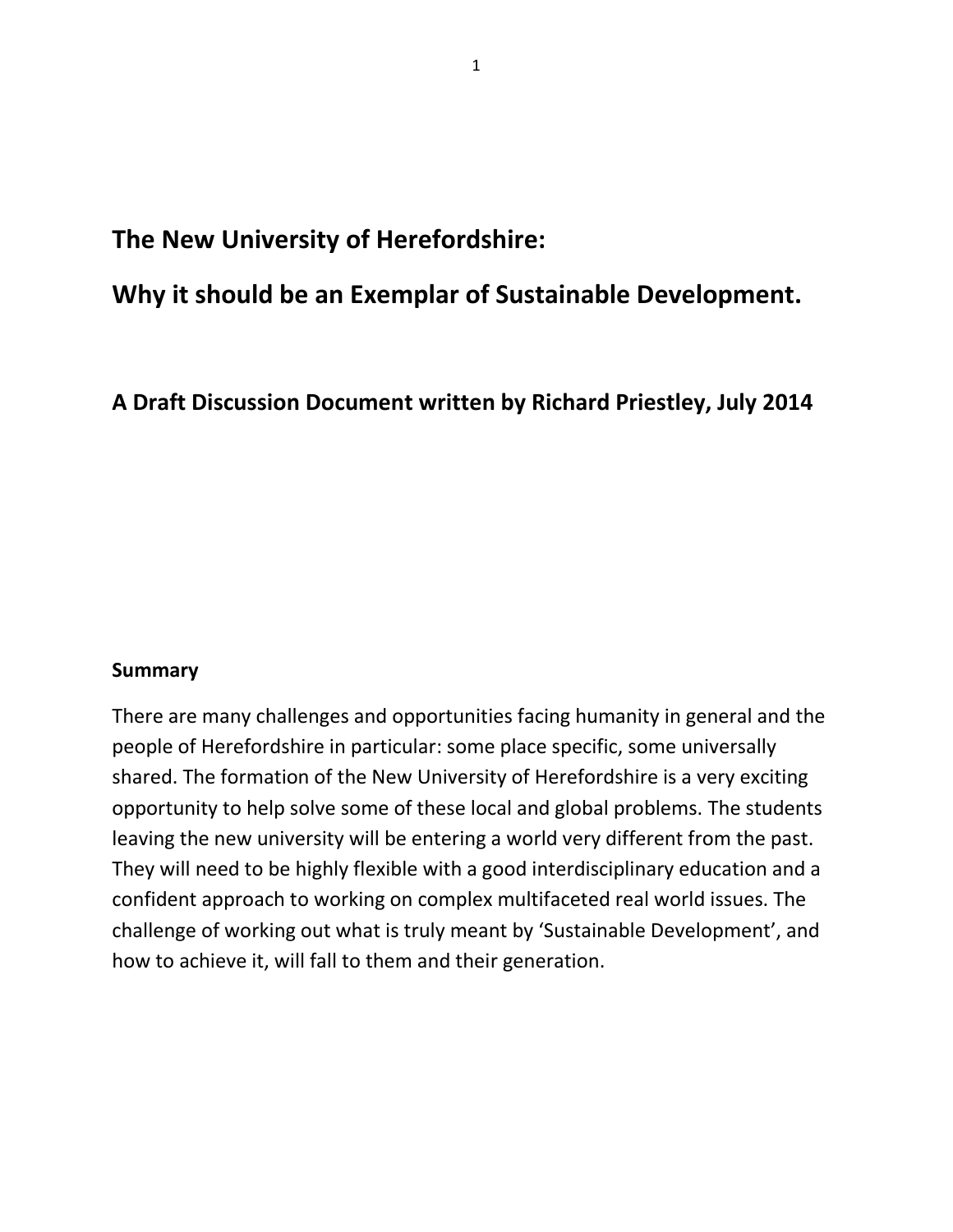**The New University of Herefordshire:** 

**Why it should be an Exemplar of Sustainable Development.**

# **Contents**

- **1, The global situation: the challenge of Sustainable Development**
- *1a, The Twenty-first Century: a time of flux*
- *1b, The Anthropocene: the necessity of exiting the fossil fuel age*
- *1c, Managing the Planet to fit bio-physical reality*
- *1d, The quest for sustainable development*

# **2, The global situation: the opportunity of Sustainable Development**

- *2a, Encouraging signs*
- *2b, The solar revolution*
- *2c, Herefordshire's current energy economy*
- *2d Learning from global best practice: Güssing*
- **3, Herefordshire: the need for and purpose of a New University**
- *3a, Hereford in historical context and the local need for a University*
- *3b, The New University of Herefordshire: Challenges & Opportunities*
- *3c, The New University of Herefordshire: Curriculum & Pedagogy*
- *3d, The New University of Herefordshire: The Greening of Universities*
- *3e, The New University of Herefordshire: Making it Relevant to the Real-World*
- *3f, The New University of Herefordshire: Its Buildings*
- *3g, The New University of Herefordshire: Supply chains and procurement*
- *3h, The New University of Herefordshire: Links to the wider economy*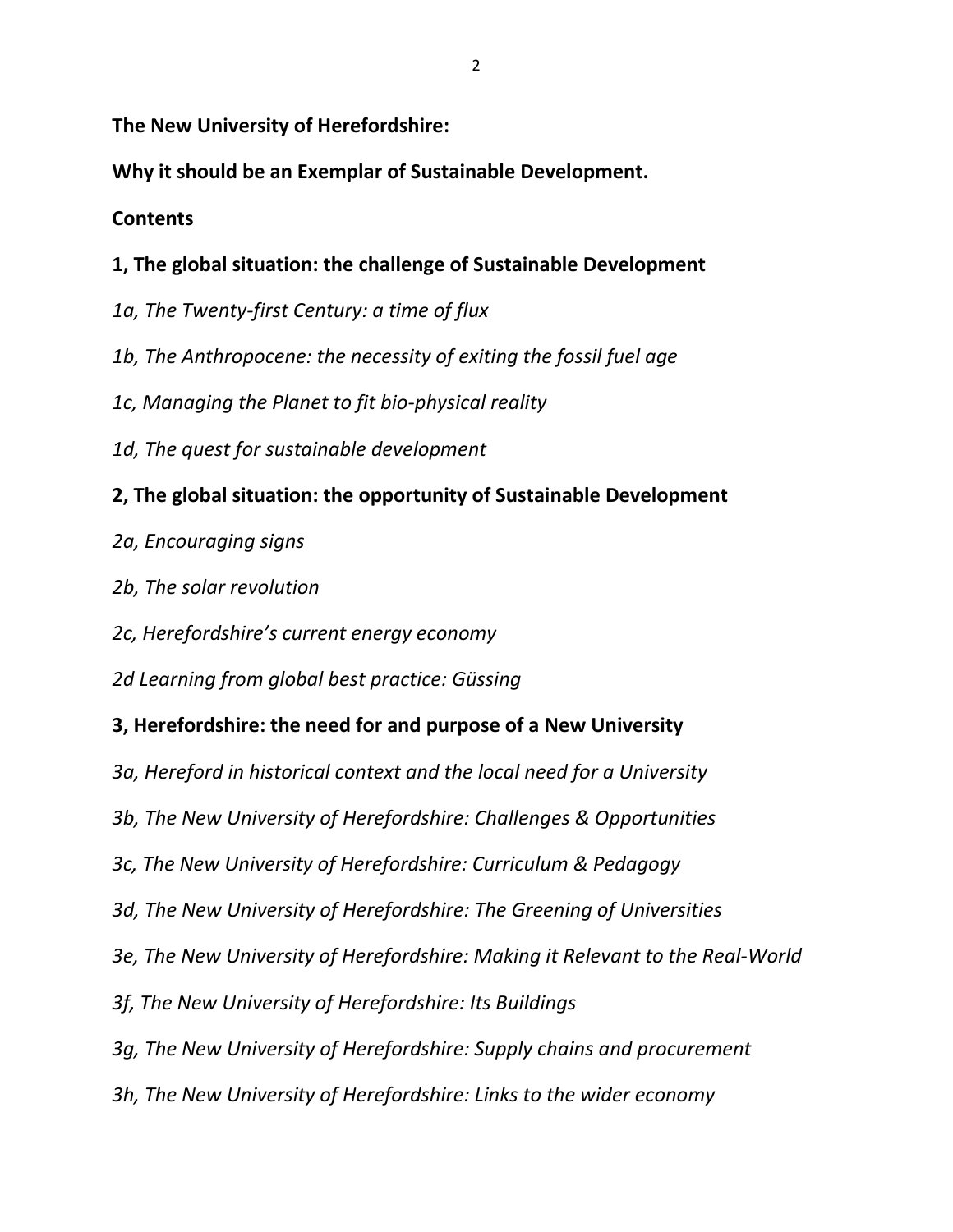### **1, The global situation: the challenge of Sustainable Development**

# *1a, The Twenty-first Century: a time of flux*

The opening decades of the Twenty-first Century are a time of profound and disruptive change. Climate change, ocean acidification, loss of biodiversity, myriad forms of pollution and a host of other interrelated macro level ecological challenges threaten humanities future. The global economy is dependent on a wide range of finite and rapidly diminishing resources. The world is urbanising at breakneck speed. Technology is rapidly changing people's lives the world over. New forms of social organisation, in part dependent on new communication technologies, are changing how people live and work, and how they perceive themselves and their place in the world. Extreme economic volatility seems to be a feature of this new economy. Economies in China and in much of Asia, Africa and Latin America are booming as much of Europe is in crisis. Socially, economically, ecologically and politically the world is in flux.

# *1b, The Anthropocene: the necessity of exiting the fossil fuel age*

The last two hundred and fifty years have essentially been 'The Fossil Fuel Age'. Coal, then oil and gas, drove the industrial revolution that saw much of the world industrialize and urbanize. Life expectancy, rates of literacy, levels of prosperity all rose on this wave of technological innovation and productivity. Unwittingly humanity started having major impacts on the entire biosphere. Astronomer Royal Martin Rees said in his 2010 Reith Lecture "this is a crucial century. The Earth has existed for 45 million centuries. But this is the first when one species, ours, can determine — for good or ill — the future of the entire biosphere." Geologists now say we are in a new era, the Anthropocene, when for the first time in history one species is determining the changing composition of the atmosphere, oceans and soils. As Steward Brand said in his 2009 book, Whole Earth Discipline, "We are as gods and HAVE to get good at it". Our future and that of every other species on the planet depends on it. Planet management is now the central task for humanity.

## *1c, Managing the Planet to fit bio-physical reality*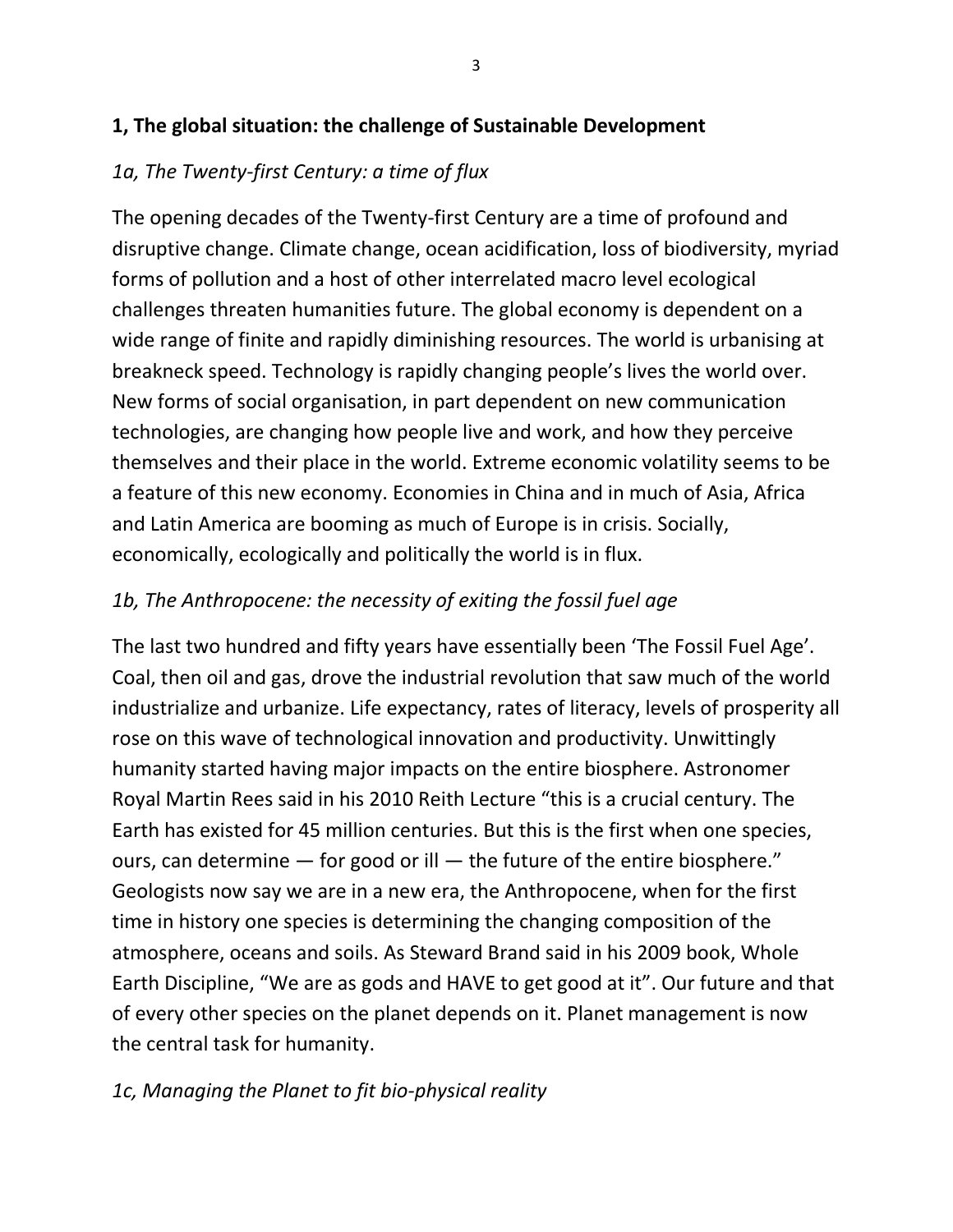There are numerous bio-physical limits into which humanity must fit in order not to jeopardize its future. Planet management is the term used to describe the task for humanity to develop a future path that fits within these Biophysical limits. The best known of these bio-physical limits is atmospheric carbon dioxide, which now stands at 401 ppm and is still rising fast due to largely to our dependency on fossil fuels. Human civilization evolved in a relatively stable climate, one factor of which was a relatively stable atmospheric Co2 level that fluctuated only very slightly around the 285 ppm mark. Ideally we would get back to about 285 ppm, but 350 ppm is increasingly becoming identified as the safe upper limit. This requires us to not only cease carbon emissions but also to sequester past emissions. Carbon dioxide is only one Greenhouse gas, and climate change only one of many areas in which we are currently jeopardizing our future.

# *1d, The quest for sustainable development*

Humanity's challenge for the Twenty-first Century is to create real Sustainable Development that manages humanity's affairs so as to bring our impact on the Earth back within these bio-physical limits. Gro Harlem Bruntland in 1987 defined this as "Sustainable Development is development that meets the needs of the present without compromising the ability of future generations to meet their own needs". The word sustainable has become rather overused and often stripped of this deeper meaning. The quest to really discover what is meant by sustainable development, and to implement it, will be one of the defining themes of the Twenty-first Century.

## **2, The global situation: the opportunity of Sustainable Development**

## *2a, Encouraging signs*

In many ways things are getting better: life expectancy and literacy rates are increasing very fast, millions are rising out of poverty and a prosperous middle class is emerging in many countries. The innovation pipeline in the Cleantec sector is showing what can be done as new forms of low carbon energy are continually being developed and more energy efficient buildings, vehicles and appliances are manufactured. Full life cycle analysis helps us understand the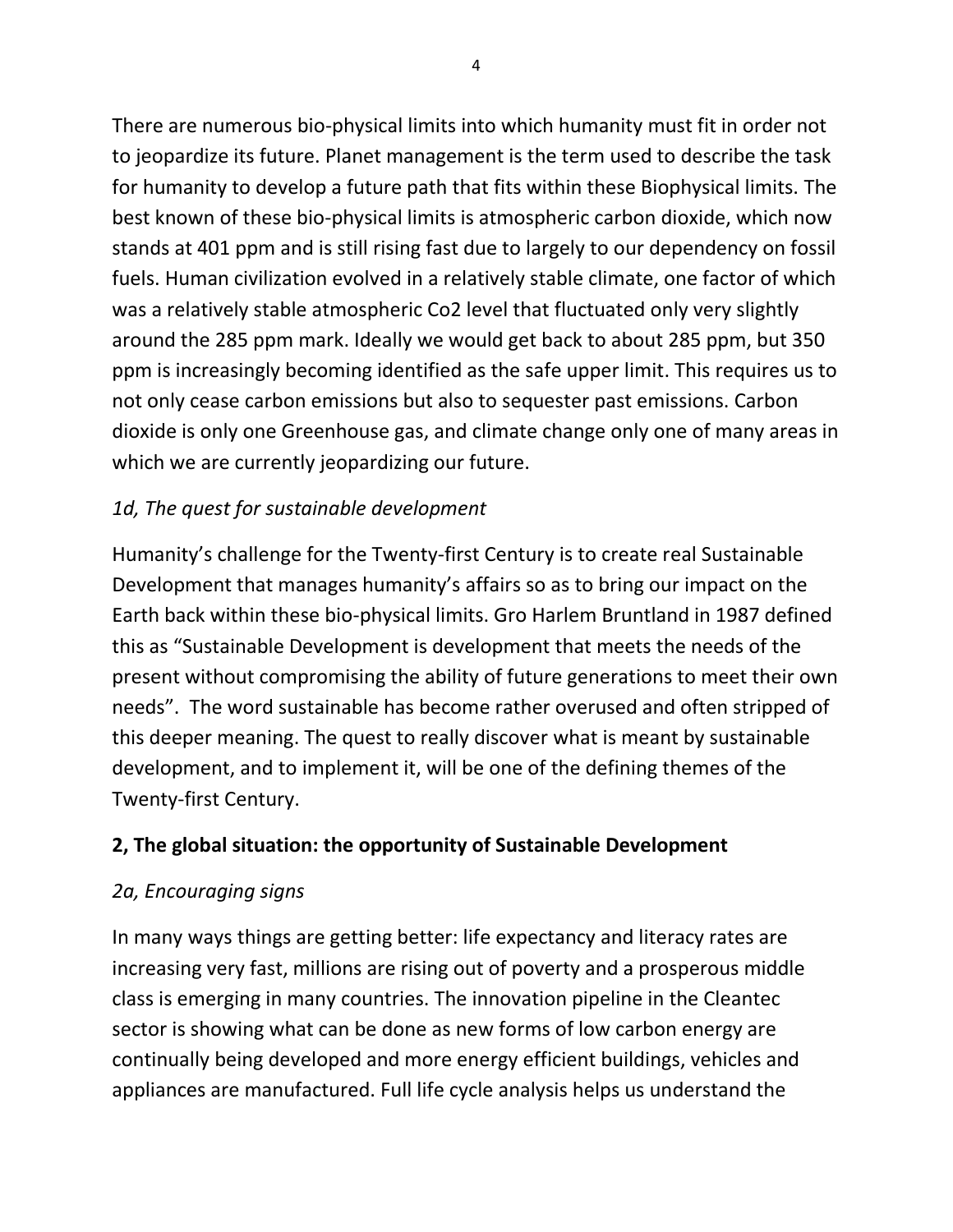environmental impact of our products and services. Products are increasingly designed for full end of use recyclability and reuse. All this is not only good for the environment but good for the economy. Countries and companies, cities, regions and communities that best manage this transition from a wasteful fossil-fuel based economy to an energy efficient renewables based one will prosper, probably at the expense of others that fail to make the necessary changes in time.

#### *2b, The solar revolution*

If the last two hundred and fifty years can be characterized as 'The Fossil Fuel Age', the era we are now entering may well in future be called 'The Solar Age'. Many forms of renewable energy generation are undergoing rapid technological innovation, continued declining costs, and increasingly rapid deployment. Various forms of solar are perhaps the best exemplars of this process. In 2000 just 4 MegaWatts of solar pv panels were installed in the USA: by 2013 the annual installation rate had risen to 4,751 MW, more than a thousand-fold increase in thirteen years. Annual growth rates fluctuated from about 25% to well over 100%. Future projections are that exponential growth rates will continue as solar cells follow computer chips and are applied to an ever wider range of applications. We are familiar with roof mounted and ground mounted systems. An organisation called Solar Roadways are developing panels that can replace asphalt roads and car parks: if all such surfaces in USA were redeveloped it would produce three times total current American electrical consumption. Other solar technologies are being developed and deployed: field scale solar thermal systems in Denmark are feeding hot water into the nation's district heating systems. Concentrating solar power is now being deployed at scale and with thermal energy storage systems it is now the norm for such solar power stations to continue to produce electricity into the evenings or even 24/7. Also energy storage and transmission technologies are being developed at breakneck speed: increasingly renewable energy needs no, or minimal, fossil fuel backup, and this will certainly be the case in the not too distant future.

#### *2c, Herefordshire's current energy economy*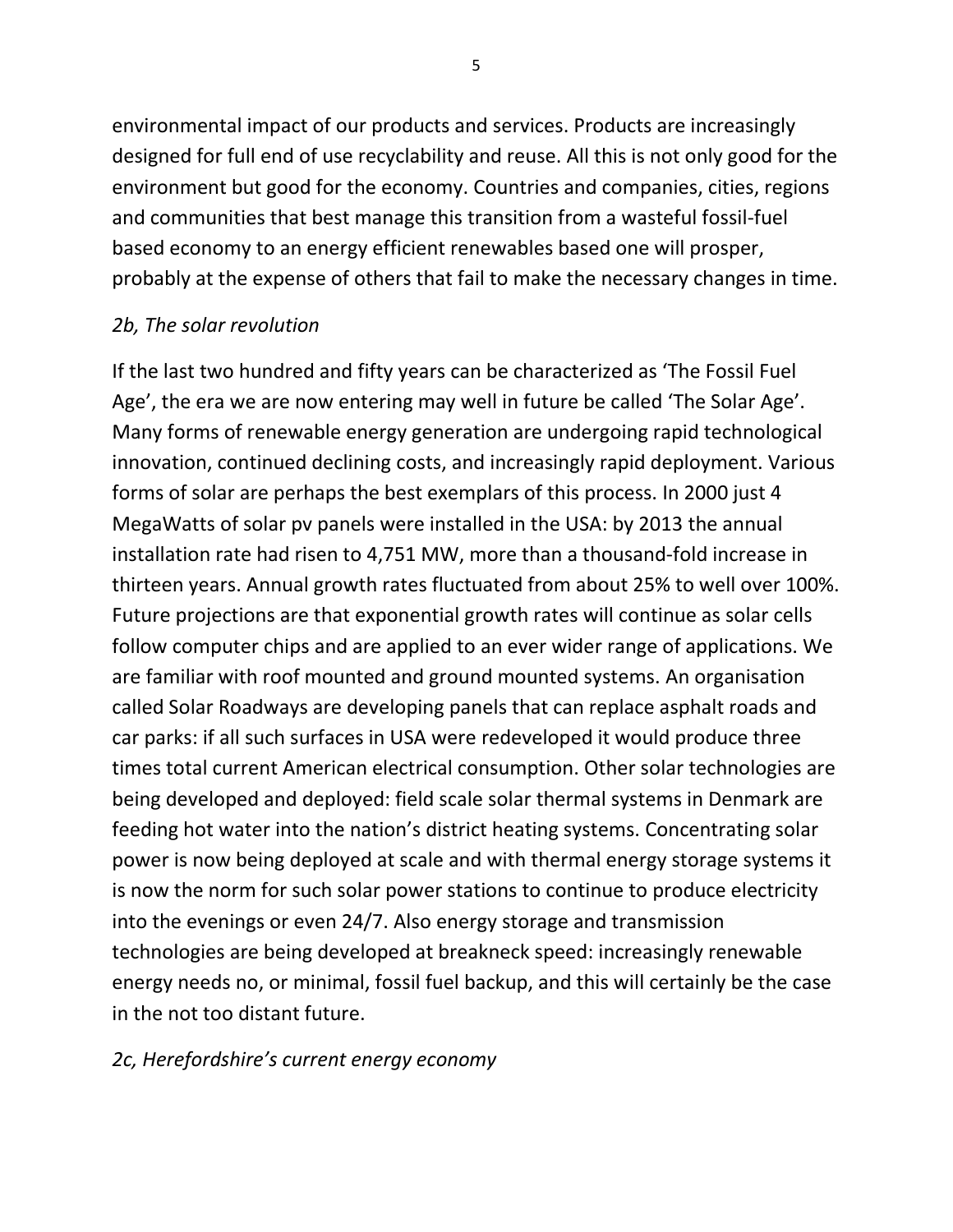In Herefordshire we currently spend approximately half a billion pounds per annum on energy. This figure includes electricity, heating and transport across the various sectors; residential, commercial, agricultural and industrial. Almost all this money leaves the county and most leaves the UK altogether. This is a tremendous drain on the county's economy. Substituting locally owned and controlled renewable energy for this imported energy represents perhaps the largest single economic opportunity in the history of the county. My 2012 report 'Localising Herefordshire's Energy Economy' explored the most beneficial ways in which this could be done. In it I argued that we in Herefordshire should learn from examples of global best practice in this regard.

# *2d Learning from global best practice: Güssing*

A careful study of global best practice shows many examples of communities, cities and countries that are cutting carbon emissions and reducing pollution in general while developing innovative cleantech economies and providing new opportunities for young people, amongst a broad range of other social, economic and ecological benefits.

In 1992 the Austrian town of Güssing (which has a population of 3,800, equivalent to Bromyard in a Herefordshire context) worked out it was spending 6 million Euros a year on energy and that this outflow of money was a drain on the towns finances. Unemployment and youth out-migration, as in Herefordshire, were features of the local economy. Over the last 20 years they have changed their economy from one based on imported fossil-fuels to one based on locally owned and controlled renewables, (for electricity, heating and transport) replacing the 6 million Euros outflow into a 15 million Euro locally circulating turnover. At the same time they've created over 1,100 new jobs and reversed the historic youth out-migration: exactly the same demographic impact that many wish to see in Herefordshire. Güssing has also cut its carbon emissions, increased its biodiversity and boosted tourism, all as part of the same transition. As with Güssing Herefordshire's key opportunity is in how it manages its energy transition, and on the success of this will ride many other indicators of success.

## **3, Herefordshire: the need for and purpose of a New University**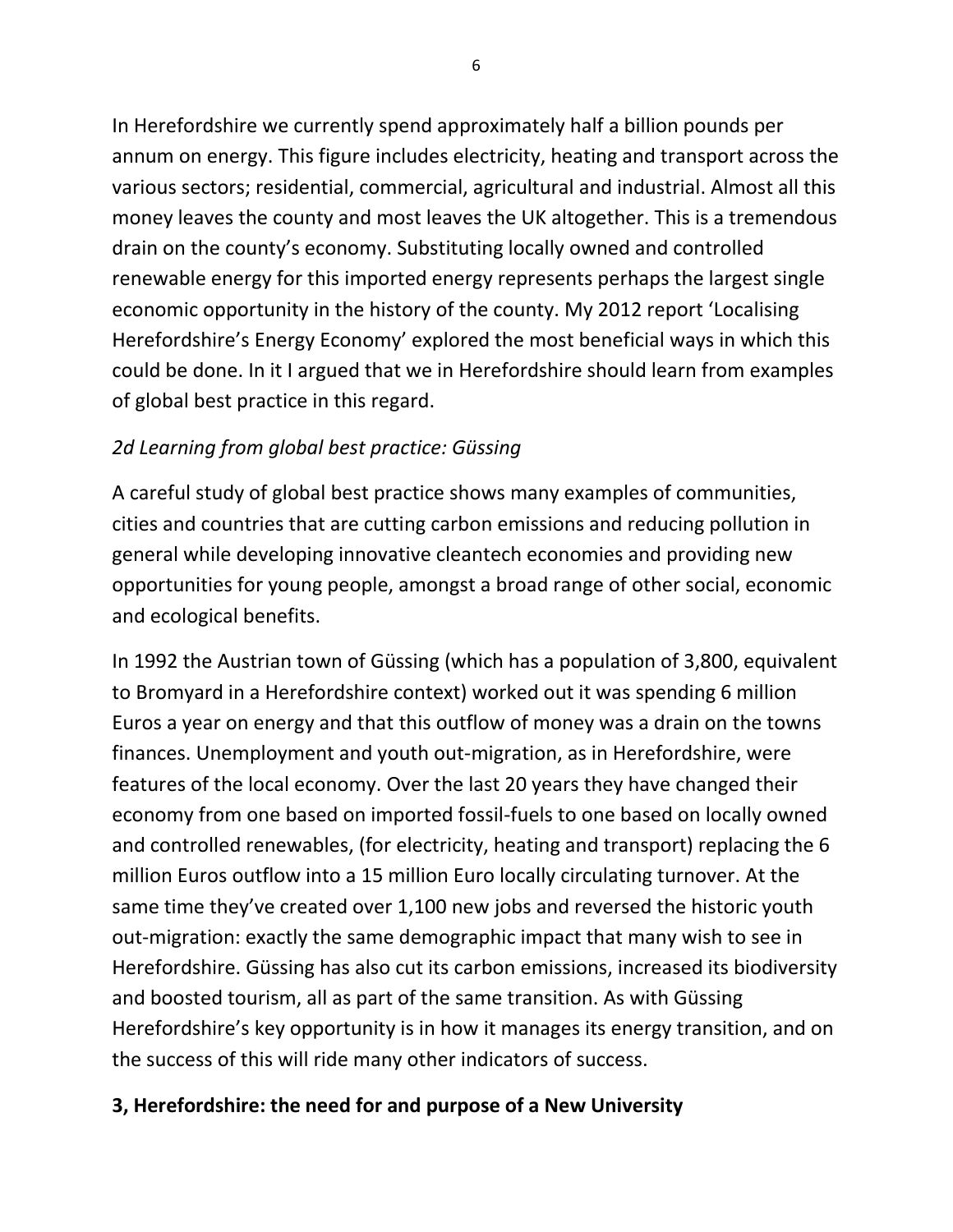### *3a, Hereford in historical context and the local need for a University*

Hereford is an ancient city in the heart of a rural county. It has never had a university. Hereford grew over many centuries as the market town and central hub of the county of Herefordshire. Agriculture employed the vast majority of the population for hundreds of years. In the last century employment in agriculture has fallen from about 80% of the working population to about 8%. Manufacturing and services have to some extent filled the gap, but one of the defining features of Herefordshire now is that it has an ageing population. There are very few interesting, skilled or well paid jobs for young people and few opportunities to pursue higher education. Young people leave the area in droves and the majority of incomers are middle aged or elderly, resulting in an ever more skewed demographic profile. One aspiration that nearly everyone in Herefordshire seems to agree on is the need to create more opportunities for young people. The creation of the New University of Herefordshire is seen by many as one of the best ways to make this happen. Fostering the local development of innovative cleantech start-ups closely allied to the research specialities of the University will be critical. Herefordshire already has a relatively buoyant small and medium enterprise sector with which collaboration could be mutually beneficial.

#### *3b, The New University of Herefordshire: Challenges & Opportunities*

The New University of Herefordshire's website makes it clear that the growthfocused economic regeneration of Herefordshire is a key goal, and that the establishment of a science and engineering focused university is a key aspect of this wider economic agenda. However we know that if that economic growth pushes us closer to the bio-physical limits of the planet it will further jeopardize the continued existence of our species. I have previously argued that transforming the energy economy of the county from one based on imported fossil-fuels to one based on locally owned and controlled renewables is the greatest economic opportunity in the history of the county, and an outstanding opportunity to create an exemplar of combining economic growth with rapidly reducing environmental damage. Globally investment is flooding into the renewables and Cleantec sector and innovation in this sector is happening at breakneck speed. The New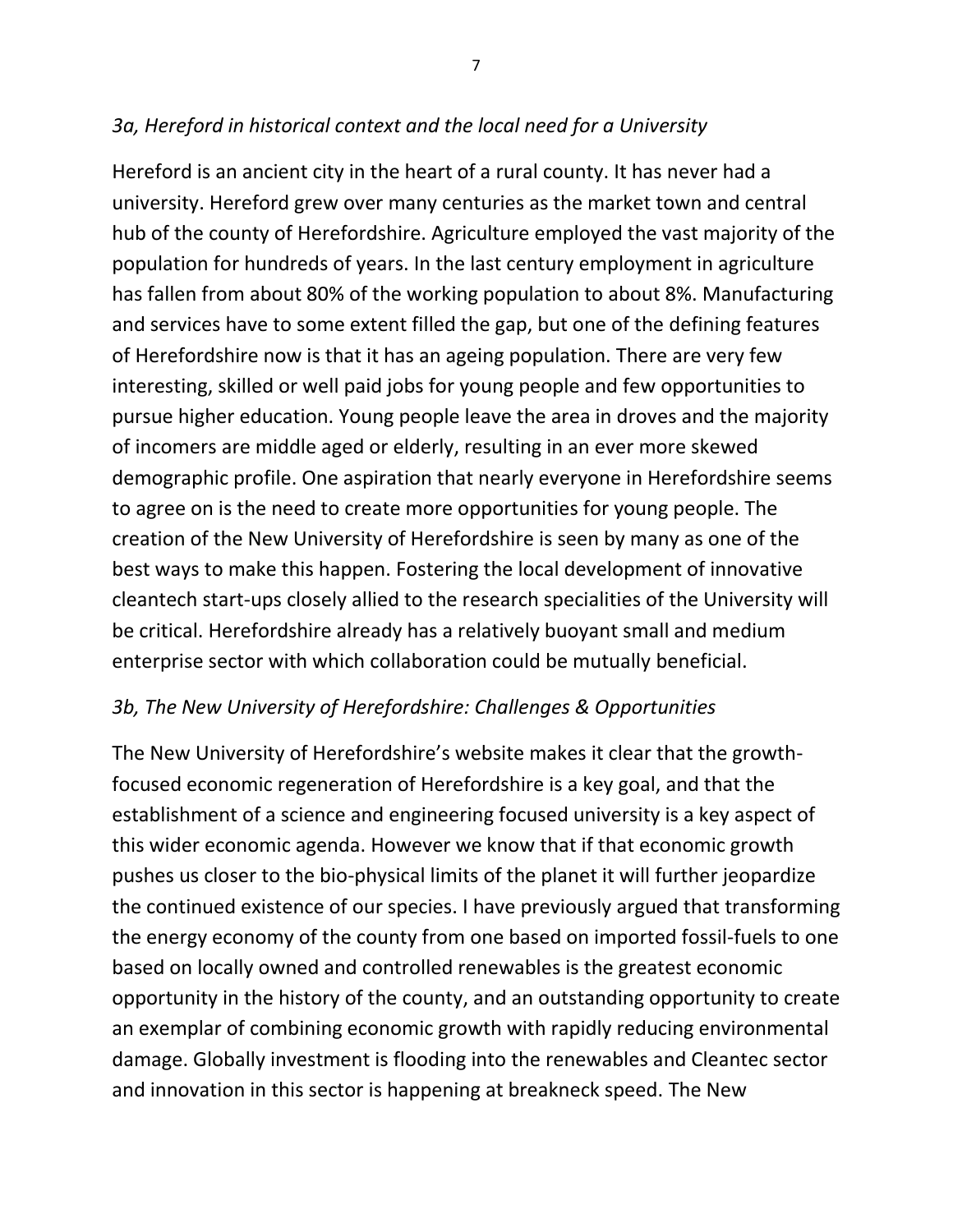University of Herefordshire should place itself at the centre of a locally focused Cleantec revolution.

Working in conjunction with European Bioenergy Research Institute at Aston University we could develop the commercial scale roll-out of algal bioreactors suitable for a farming county such as Herefordshire. We could work with the Solar Roadways team to develop solar electric road surfaces. These plus hundreds of other cutting edge applications of renewable energy offer tremendous opportunities to be early entrants to rapidly growing global markets.

# *3c, The New University of Herefordshire: Curriculum & Pedagogy*

Training a new generation of students capable of taking leading roles in this rapidly changing economy will be the task for our new University. The focus of the University in offering 'Liberal Sciences' degrees utilizing an interdisciplinary approach that draws on both the natural and social sciences to find meaningful answers to complex real world problems has excellent potential, and it is what humanity desperately needs. The question proposed for the initial pre university summer school set for 2016, 'How do we feed the world in the face of a growing population, increasing urbanisation and climate change?' is a very good example. In traditional universities this would be dealt with in different departments, with for example the life sciences focusing on the potential of genetic engineering, a social sciences department focusing on the role of conflict, political exclusion and economic inequality, and perhaps an engineering department focusing on the potential of Seawater/Saltwater Greenhouses, automated hydroponics and vertical agriculture. Students equipped to look in the round at complex real world issues, to question conventional wisdom and to write and speak about their ideas of possible solutions should be good for the students themselves, for potential employers and for the world at large.

In March 2014 the Pedagogy Group published a two side document 'New University of Herefordshire – A new pedagogy for complex world'. I could not improve upon it. It states that 'the NUH aspires to develop a more rounded graduate who blends complex technical know-how with highly developed social skills in order to lead in solving future challenges'. Rather than repeat the

8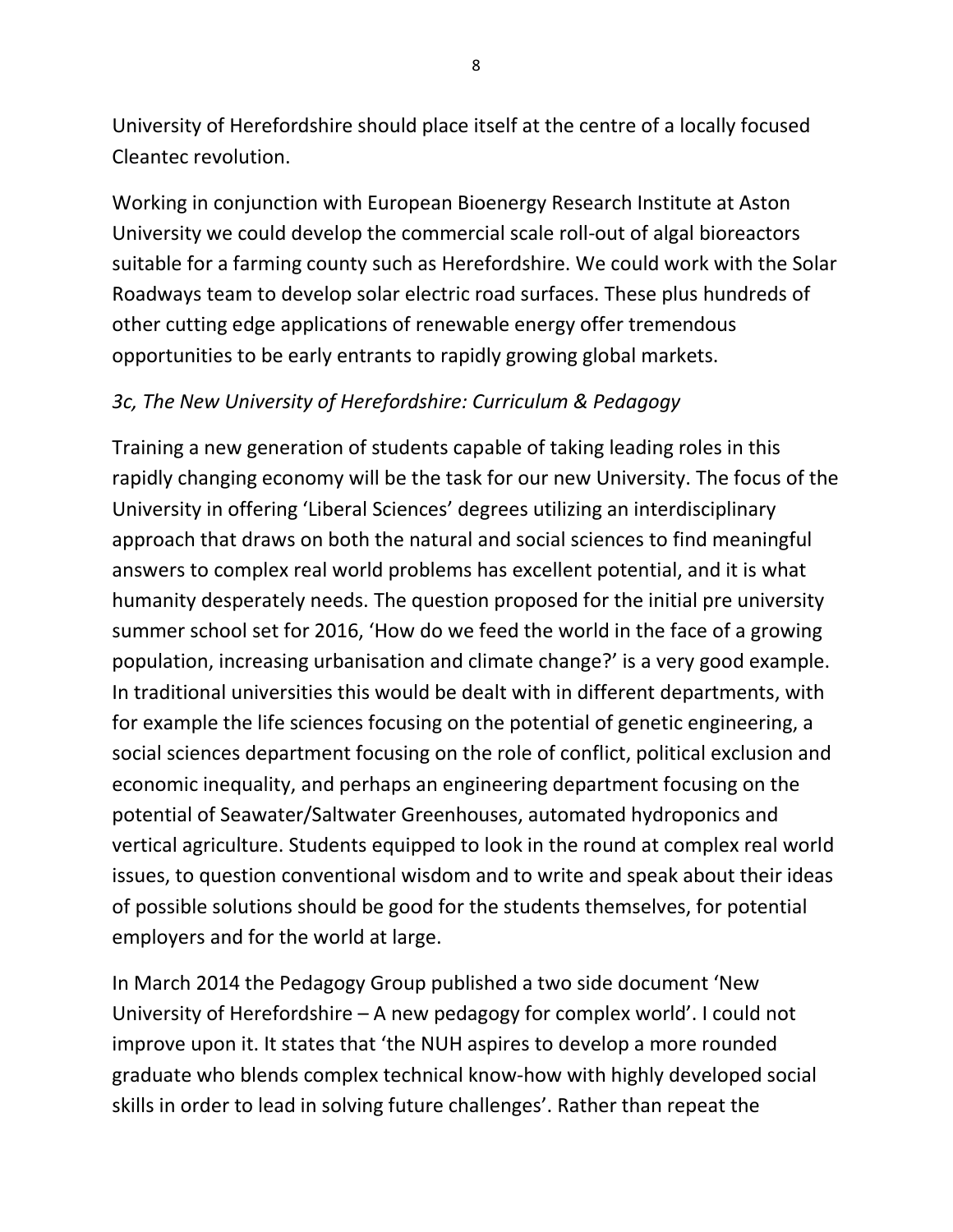document in its entirety I suggest that this essay be read in conjunction with that document. The key point I wish to make in this essay is to make the case for Sustainable Development to be at the heart of everything that the University says and does, including its curriculum, pedagogy, its ethos, where it seeks to find and distribute its funding and resources. Humanity does not yet know how to bring its economy and civilization back within the bio-physical limits of the planet. It is of existential importance that it finds this out, and even more challengingly, implements it. Of course this will be a highly complex and evolving process that no one person will be in control of, but the critical point is that the university and its students need to find their place in this process.

## *3d, The New University of Herefordshire: The Greening of Universities*

Universities have a considerable environmental footprint. This is coming under increasing scrutiny. One example of this is People and Planet's Green League Table<sup>1</sup>, which most UK universities now participate in. Students considering where to study now frequently want to study within institutions that not only are consciously striving to minimise the damage they do but also actively pioneering ever higher standards. Most of Herefordshire's competitor universities are trying to add-on environmental sustainability criteria onto established institutions with all their existing buildings, policies and culture. They have a lot of inertia to overcome. Starting a new institution gives many opportunities to leap-frog the competition. This has many implications for the New University of Herefordshire even before it opens its doors to the first students. The early appointment of key staff with a passion for this agenda will be vital. The financial investments and funding streams, procurement policies and practices, energy suppliers and energy use, environmental auditing and management will all be up for scrutiny. Scrutiny of the curriculum and pedagogy will increasingly be made from the perspective of macro level ecological sustainability.

#### *3e, The New University of Herefordshire: Making it Relevant to the Real-World*

One valid criticism of many British universities has been their 'ivory towers' isolation from real world issues. Historically science and engineering was great at doing the early stage research and less good on the development of concepts into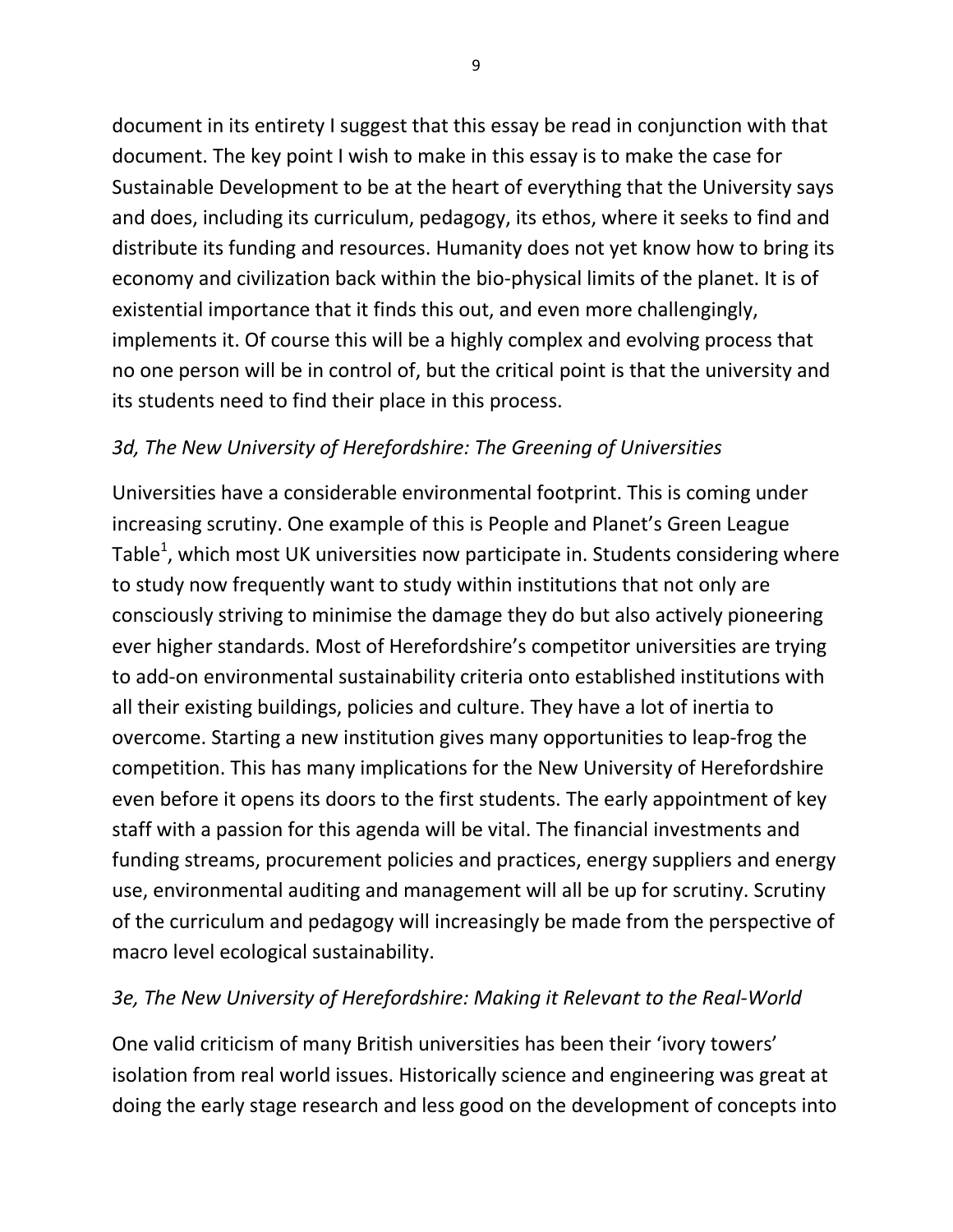commercially viable products. Now there is huge emphasis globally on connecting science based innovation to business start-ups. This is particularly strong in the solar field, where for example the new start-up Oxford Photovoltaics<sup>2</sup> emerged from the physics department at Oxford University. Collaboration aimed toward commercialization can also come from two existing partners, with Global CSP and Cranfield University currently pioneering what may become a significant breakthrough in the exponentially growing field of concentrating solar power.<sup>3</sup> Olin Collage in USA is a fine example of an institution pioneering closer ties with real world problem solving, and the fact that the New University of Herefordshire has strong links with Olin Collage suggests that we locally will at least not be stuck in some remote ivory tower: the key challenge will be can we bring our emerging expertise to bear on the most crucial issues of Sustainable Development, and do it in such a way as to create numerous new businesses?

### *3f, The New University of Herefordshire: Its Buildings*

Many universities around the World are now seeking to use their buildings as exemplars of high-tech low-carbon architecture. Naturally this will include good design to minimise the lifetime energy use, low embodied energy materials, maximising on-site renewable energy sources. The New University of Herefordshire should be seeking not to be paying energy bills at all, but rather to be in receipt of energy income from surplus generation. Building new buildings has many advantages over retrofitting old buildings, in, for example, that it is much easier to achieve higher thermal efficiency. However in both retrofitting old buildings or in designing new ones there are many opportunities to push ever higher standards, and to use the buildings themselves as teaching materials. A striking and innovative building can itself be a great attraction: the Crystal in London, the Bullitt Centre in Seattle or the Sir Samuel Griffith building at Brisbane University are all good examples that have attracted global recognition. Can Herefordshire raise the bar still further?

#### *3g, The New University of Herefordshire: Supply chains and procurement*

The New University of Herefordshire will have great influence on the economy of Herefordshire in many ways. Getting the supply chains and procurement policies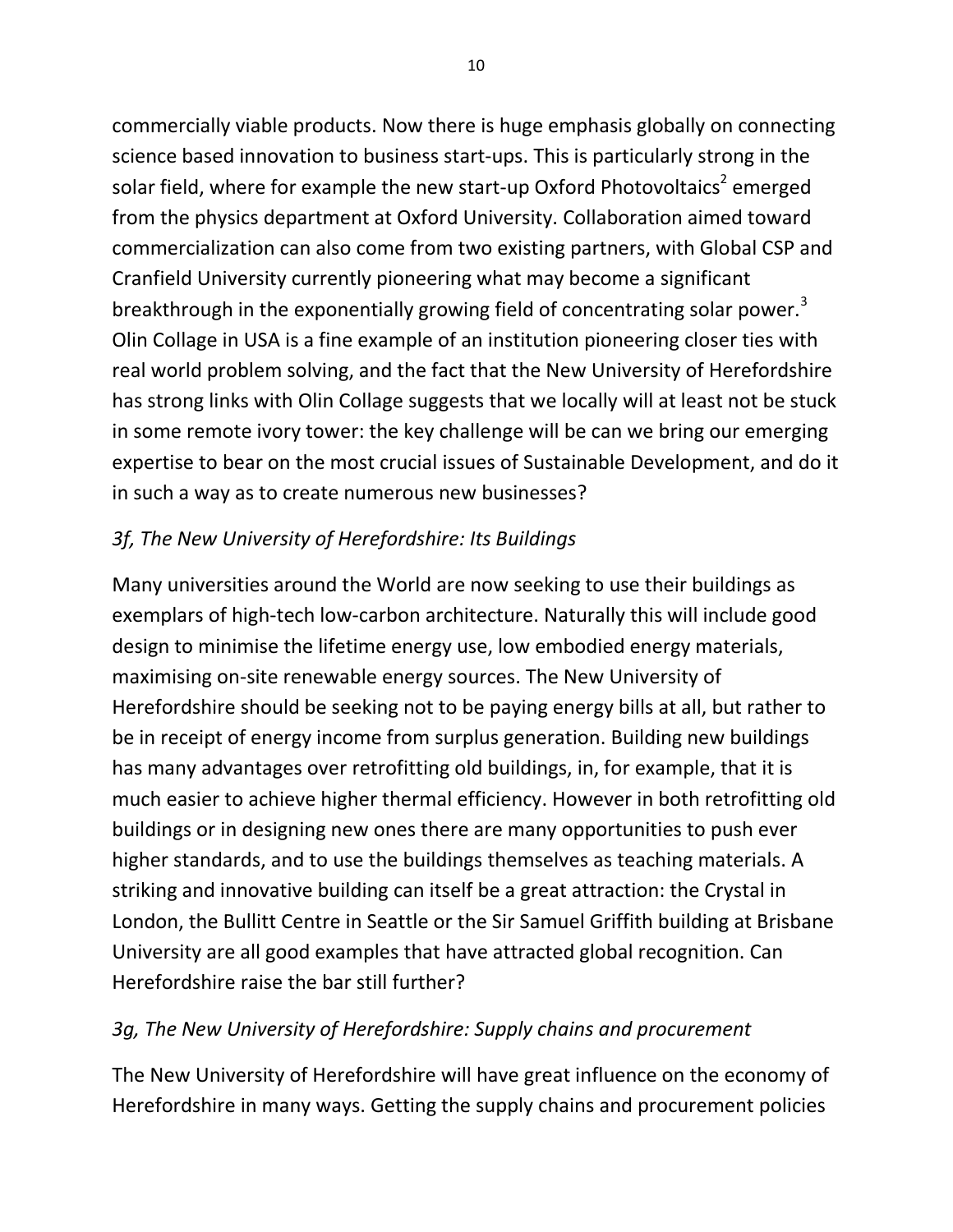and practices right can be a useful way in which to demonstrate that the university is putting its ideas into practice. Whether it is in the purchase of carbon negative cement for the construction of the building, locally grown organic vegetables for the on-site catering, Forestry Stewardship approved paper and construction timber or in the ethical sources of the materials and software of its digital technologies the University will have much to prove. Can it walk the talk, and can it become a beacon of best practice with which it can inspire its own students and impress its competitors?

#### *3h, The New University of Herefordshire: Links to the wider economy*

One criteria by which the New University of Herefordshire will be judged is what effect it has upon the economy of the county. If Herefordshire is to become one of those places that attract global recognition as a beacon of sustainable development it will probably be largely down to the role that the New University of Herefordshire creates for itself, its students and alumni. Will the demographic profile of the county, its carbon footprint and other key indicators of success move in the direction that we all want, and what will have been the role of the University in the evolving economy of the county? Time alone will tell, but it is of crucial importance that at this early stage we set our sights on the goals we wish to reach, and in this brief essay I hope I have made the case for why macro level ecological sustainability should be at the heart of the life of the University. All future economic development has to help bring humanity back within the Biophysical limits of our planet; otherwise it truly cannot be sustainable.